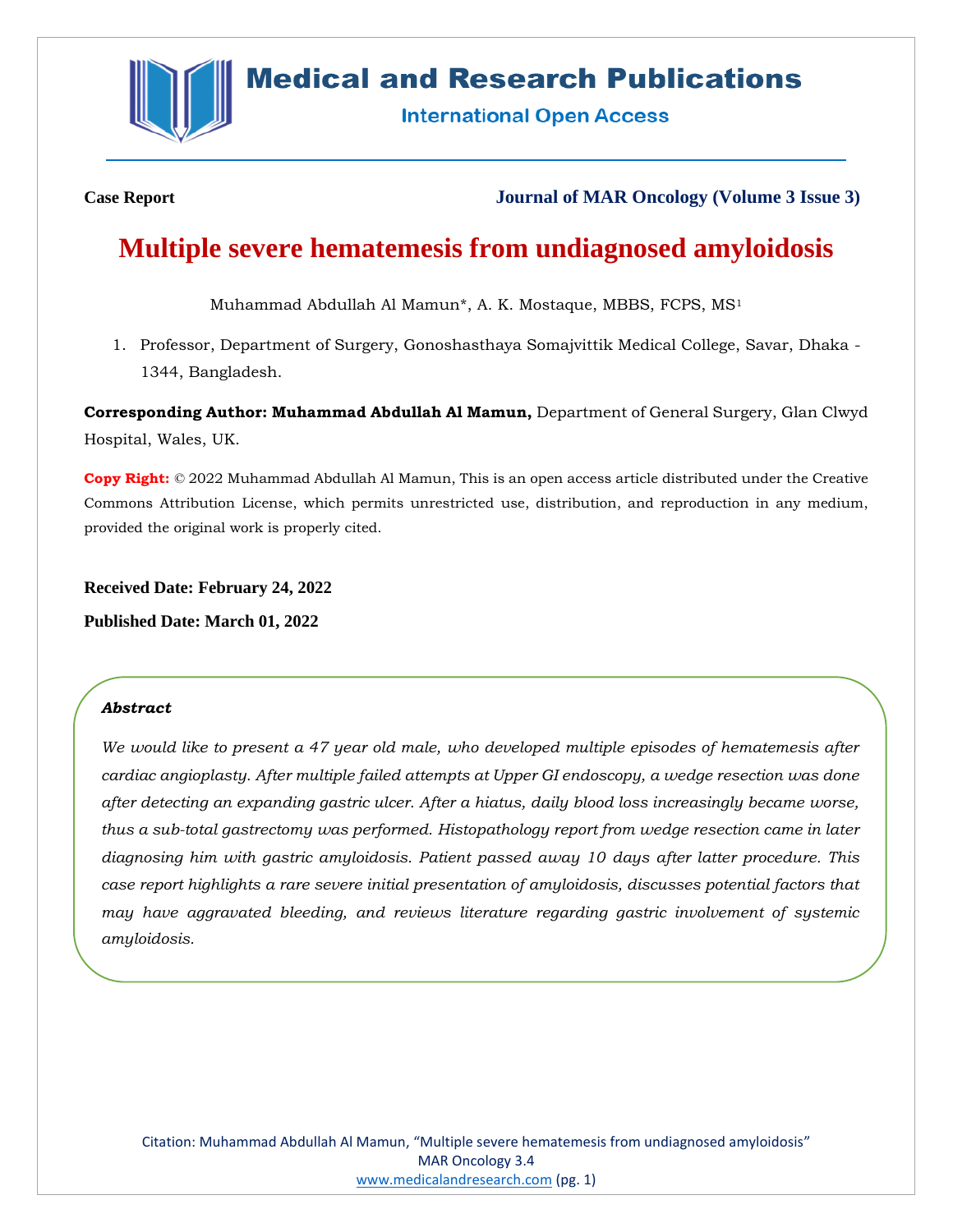**Journal of MAR Oncology (Volume 3 Issue 4)**

## **Clinical Presentation:**

Amyloidosis is a condition associated with a number on disorders in which extracellular deposits of fibrillary proteins, known as amyloids are responsible for tissue damage and functional compromise. They occur due to accommodation of either abnormal amounts of normal proteins, or normal amounts of mutated proteins. They also don't evoke any inflammatory response. Amyloid deposits cause tissue injury & impair normal function by exerting pressure on cells and tissue. The incidence of systemic amyloidosis in England exceeds 0·8/100 000 of the population 1. Amyloidosis commonly involves kidneys, heart, liver and peripheral nervous system 2. Gastric amyloidosis is a rare manifestation of amyloidosis. Among patients with various manifestation of amyloidosis, only 1% had symptomatic gastric amyloidosis 3, 4. Gastric amyloidosis usually presents with weight loss, prolonged nausea vomiting and hematemesis. We would like to describe a case of undiagnosed gastric amyloidosis manifested with massive hematemesis, along with discussion of current literature on it.

## **Case presentation:**

A 47-year-old male presented in the afternoon with complains of indigestion like pain since that morning. Pain didn't radiate, constant in nature and not relieved by home medications. He had similar episodes of pain previously, for which he was suspected to have mild Barrett's oesophagus. There was no associated shortness of breath, nausea or vomiting. He is a non-smoker, not known to have diabetes and had well controlled hypertension. Examination on arrival exhibited soft and non-tender abdomen, no evidence of peripheral oedema and unremarkable cardiovascular examination.

An Electrocardiogram indicated ST elevation on the inferior lead. Subsequent coronary angiogram performed showed clots inside Right Coronary Artery (RCA). A stent was deployed to RCA after full anticoagulation. There was no immediate procedural complications and bedside echocardiogram showed good biventricular function. He was then started on aspirin and ticagrelor.

Seven hours post-procedure, he became hypotensive, haemoglobin on blood gas dropped from 79g/L to 65g/L, and he noted episodes of dark stools; all which suggested an upper GI bleed. He was transfused with 5 units of packed RBC, ticagrelor stopped and urgent Oesophago-gastro-duodenoscopy (OGD) performed. 1.5 litres of altered blood removed from stomach and no active source of bleeding was found on OGD. He continued to become haemodynamically unstable in the subsequent days, consequentially a Computerized tomography (CT) angiogram was performed, which also failed to find source of bleeding. A repeat OGD found a pulsatile 1cm gastric ulcer. At which point, the patient was transferred to our hospital.

Citation Muhammad Abdullah Al Mamun, "Multiple severe hematemesis from undiagnosed amyloidosis" MAR Oncology 3.4 [www.medicalandresearch.com](http://www.medicalandresearch.com/) (pg. 2)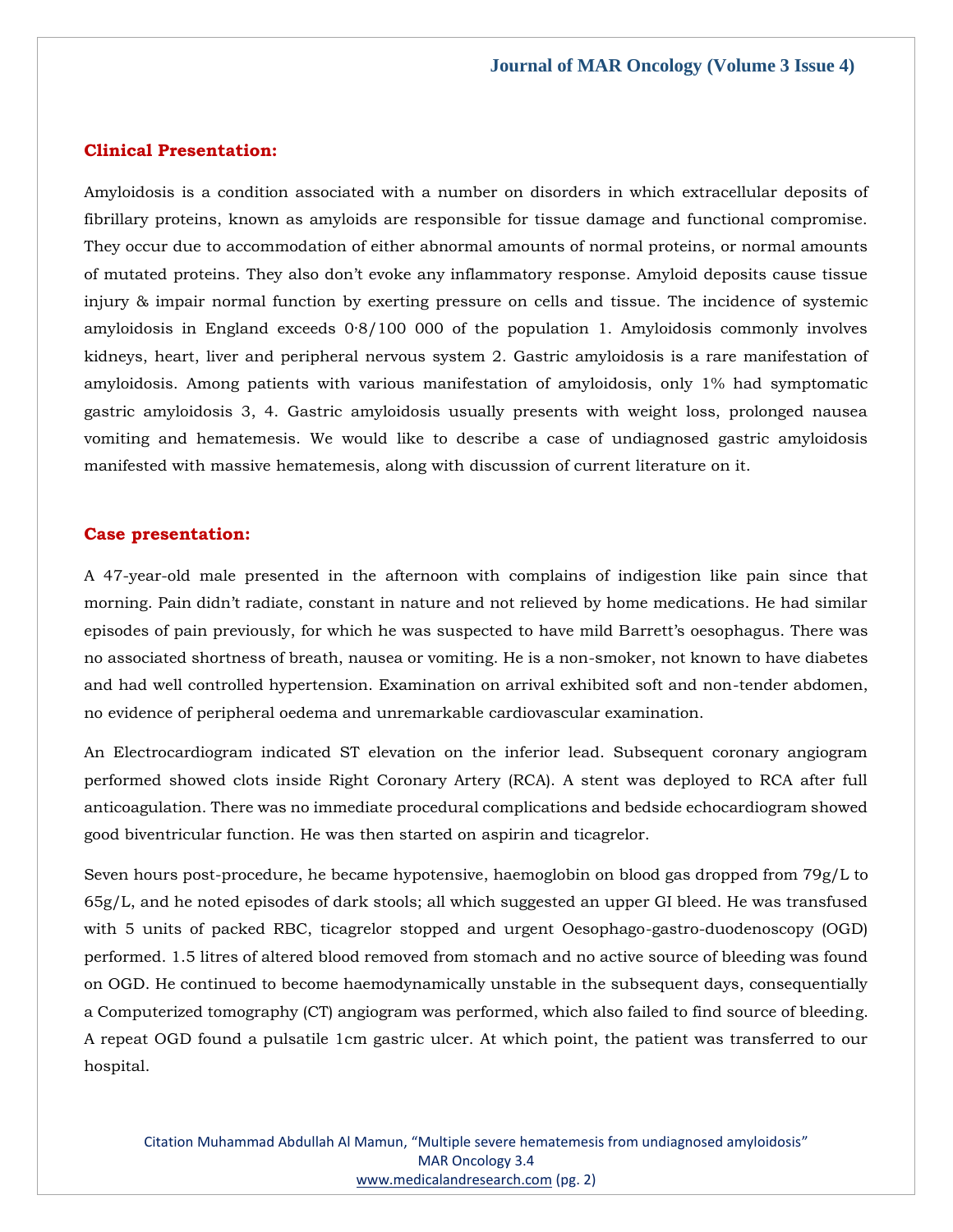

**CT-Abdomen and Pelvis showing blush in anterior stomach signifying bleeding.**



**OGD showing expanding ulcer in lesser curvature of stomach.**

Citation Muhammad Abdullah Al Mamun, "Multiple severe hematemesis from undiagnosed amyloidosis" MAR Oncology 3.4 [www.medicalandresearch.com](http://www.medicalandresearch.com/) (pg. 3)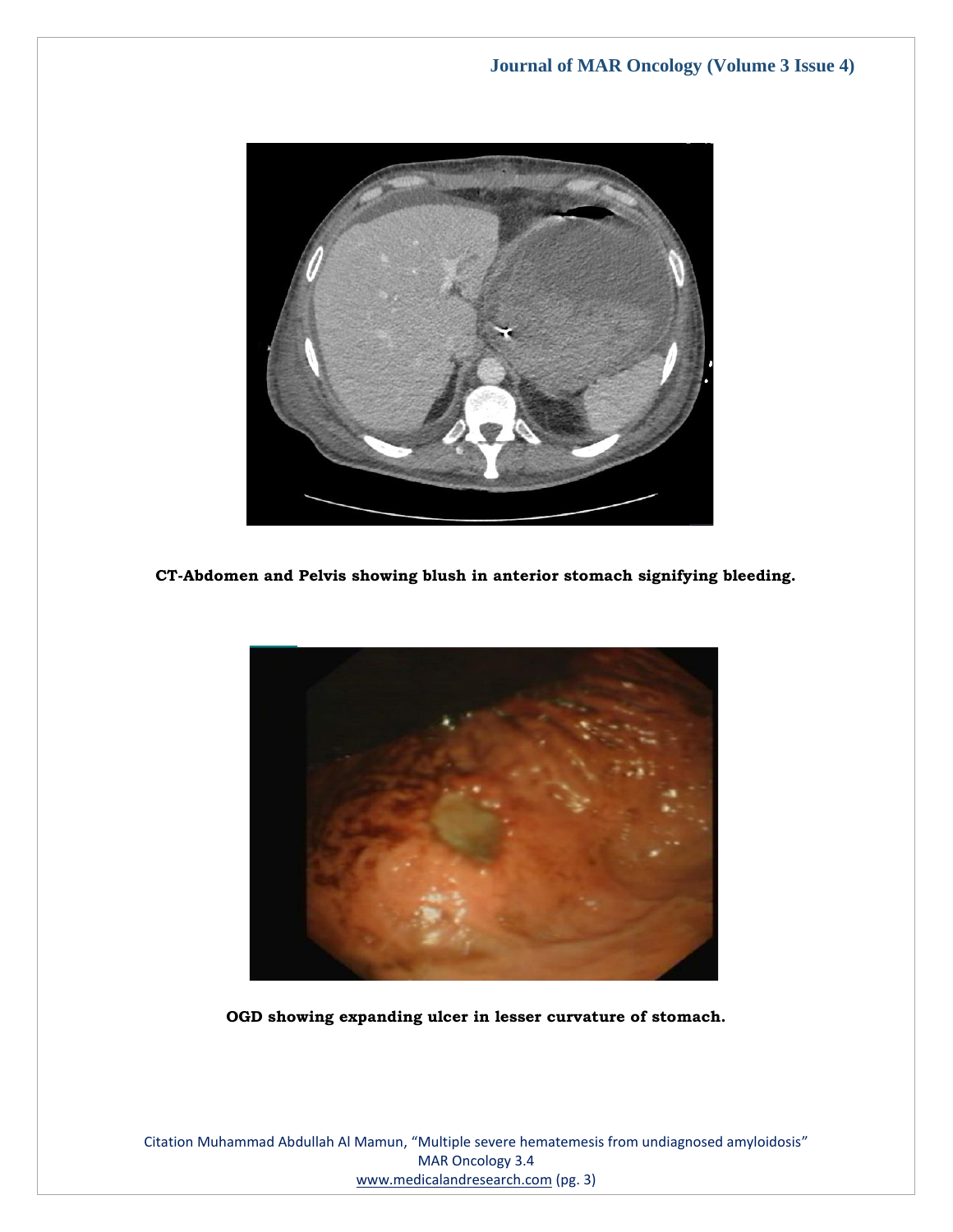#### **Investigations:**

We repeated OGD and CT angiogram, which showed active bleeding and enlarged size of ulcer. Exploratory laparotomy on the next day revealed a 4X4cm bleeding ulcer in the anterior edge of lesser curvature. An anterior wedge resection of gastric ulcer was performed due to the localized nature of the expanding ulcer. Resected specimen was sent for histopathology, which established a definitive diagnosis of amyloidosis later in the timeline. Consistent high doses of noradrenaline (1.06), along with hyper-dynamic circulation on echocardiogram indicated development of SIRS.

#### **Differential diagnosis:**

H. pylori infection resulting in gastric ulcer was suspected, but patient didn't respond to its treatment. Carcinoma of stomach as an underlying cause of the bleed was considered, but rather unlikely due to normal findings on OGD. At which point, we supposed that the bleeding may be caused by the dual anticoagulant effect of aspirin and dalteparin.

#### **Treatment:**

By the 7th post-operative day following wedge resection, patient was extubated and brought off noradrenaline. But, he still required 2-3 units of packed RBC every 2 days. On 10th post-operative day, he again started complaining of indigestion like pain, along with multiple episodes of haematemesis. A repeated OGD showed clots and fresh blood in the stomach, but was abandoned mid-procedure due to large clots obscuring the view. On an emergency laparotomy, we found 1.6L of fresh blood and clots inside stomach and very friable gastric mucosa with multiple erosions and ulcers. Therefore, decision was made to do a subtotal gastrectomy with feeding jejunostomy. An inferior vena cava filter was also placed to prevent pulmonary embolism and to stop all anticoagulation drugs. Histopathology report of earlier wedge resection was reported later that day, concluding chronic gastric ulcer due to amyloidosis.

#### **Outcome:**

In light of the new amyloidosis diagnosis, patient was reviewed by rheumatology. Patient confirmed no history of any bleeding disorder or recurrent inflammatory disease. Patient's files were sent to a regional amyloidosis centre, where signs of cardiac involvement by amyloidosis were found on the previously normal echocardiogram, along with high pro-BNP levels in blood. Bloods came back showing high serum free kappa light chain (40.5) and high serum free lambda light chain (1941). Rheumatology hence concluded that the patient had light chain amyloidosis, secondary to myeloma.

Citation Muhammad Abdullah Al Mamun, "Multiple severe hematemesis from undiagnosed amyloidosis" MAR Oncology 3.4 [www.medicalandresearch.com](http://www.medicalandresearch.com/) (pg. 4)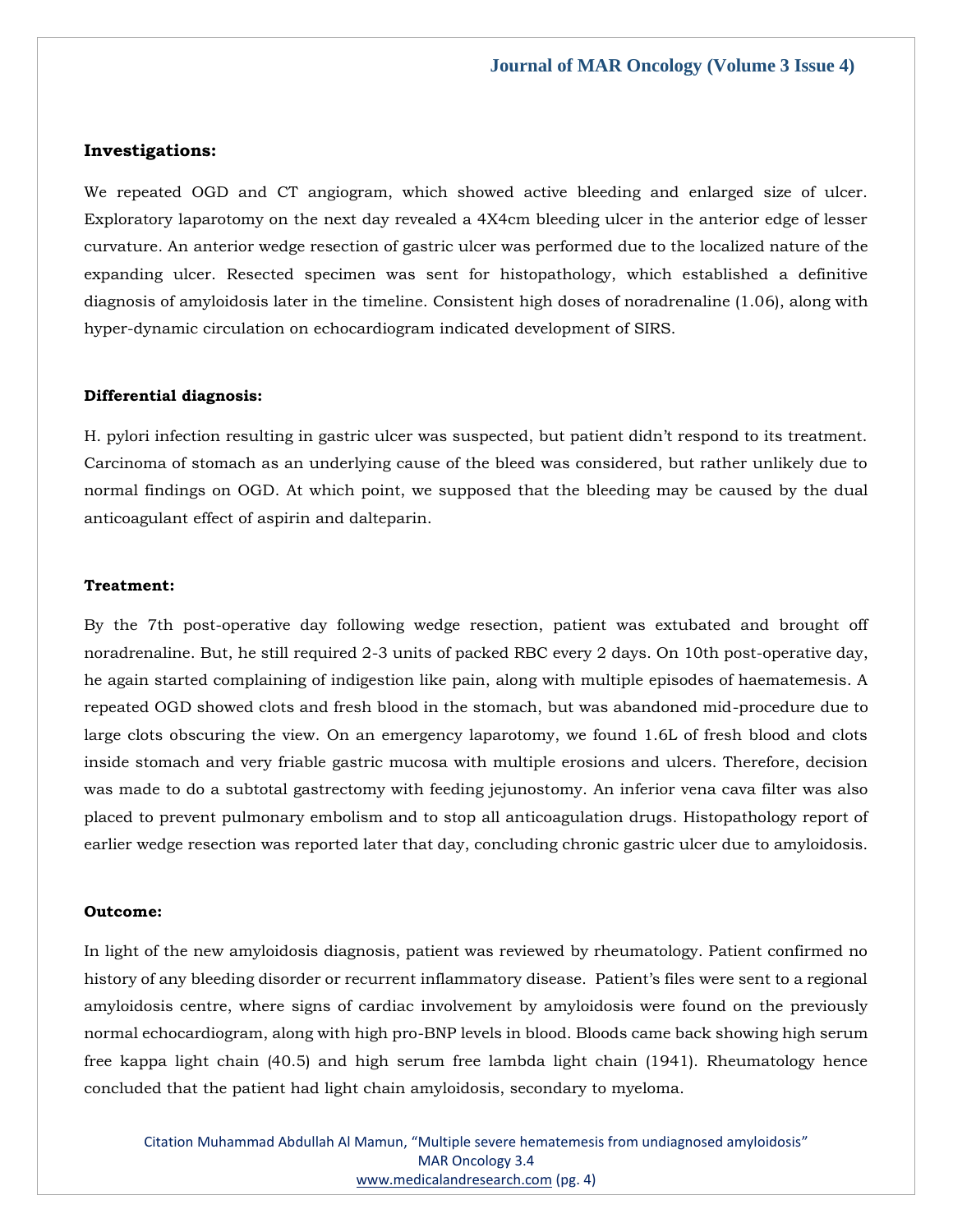## **Journal of MAR Oncology (Volume 3 Issue 4)**

Patient's condition rapidly deteriorated after recovering from a cardiac arrest. Prognosis of the patient was considered to be poor, with no options for further treatment. He passed away after withdrawal of treatment. The causes of death might be due to multiple organ failure from to damages to the heart and kidneys, and torrential haemorrhage.

## **Discussion:**

Our patient had a degree of amyloidosis in heart, as evident in later investigation by high NT-proBNP, which is highly sensitive for cardiac involvement in patients with systemic immunoglobulin light chain amyloidosis 5. Cardiac amyloidosis commonly presents as heart failure due to restrictive cardiomyopathy. This study observed cardiac amyloidosis with unique presentation of a clot in the RCA. Other study observed that myocardial infarction in amyloidosis patient occurred in a few cases and was due to obstructive intramural cardiac thrombus rather than a clot in the coronary arteries 6.

Sanchorawala et al observed that in light chain amyloidosis, plasma cells express λ and κ with a ratio of approximately 3:1 7. And there is either an increase of either  $λ$  or κ. In our case, that ratio was observed to be much higher at 48:1. There was also an increase of both  $λ$  and  $κ$ .

Invasive procedures may play a role in exacerbation of bleeding. In a study of 100 amyloidosis patients, 41 had one or more bleeding episodes, and 8 bled after invasive procedures, of which included two cases of haematuria after cystoscopy 8. Clinical deterioration has been observed in various cases in between multiple endoscopic procedures 9, 10. In paper showing increased incidence of haematochezia in amyloidosis patient undergoing colonoscopy, the author hypothesised that this may be due to reduced motility and increased rigidity of the wall, and mechanical strain from the colonoscope 11. This deterioration was much more pronounced in our case, as there were no other invasive interventions undertaken in between three endoscopic procedures. Initial endoscopy couldn't find any source of bleeding. 2nd endoscope 3 days later reported a 1cm ulcer. A 3rd endoscopy 2 days afterwards, reported a larger ulcer in the same region. On a sub-total gastrectomy 10 days later, there were multiple ulcers and erosions present on the gastric mucosa. We suspect that insufflation of stomach with gas, may play a role in causing mechanical strain on an inelastic gastric wall and repeated stress induced neuroendcrine stimulation of endoscopy.

This study observed torrential massive gastrointestinal bleeding in the form of haematemesis and melena in a patient of an earlier age at 47 years. In other study massive haematemesis was observed in patients aged above 60 years old 10. The massive haematemesis observed in our patient was an unusual presentation of gastric amyloidosis. Our patient had light chain myeloma and initial endoscopy failed to find any pathology on the gastric mucosa. We therefore believed it was necessary to report this case, so as to identify such case earlier in its presentation.

Citation Muhammad Abdullah Al Mamun, "Multiple severe hematemesis from undiagnosed amyloidosis" MAR Oncology 3.4 [www.medicalandresearch.com](http://www.medicalandresearch.com/) (pg. 5)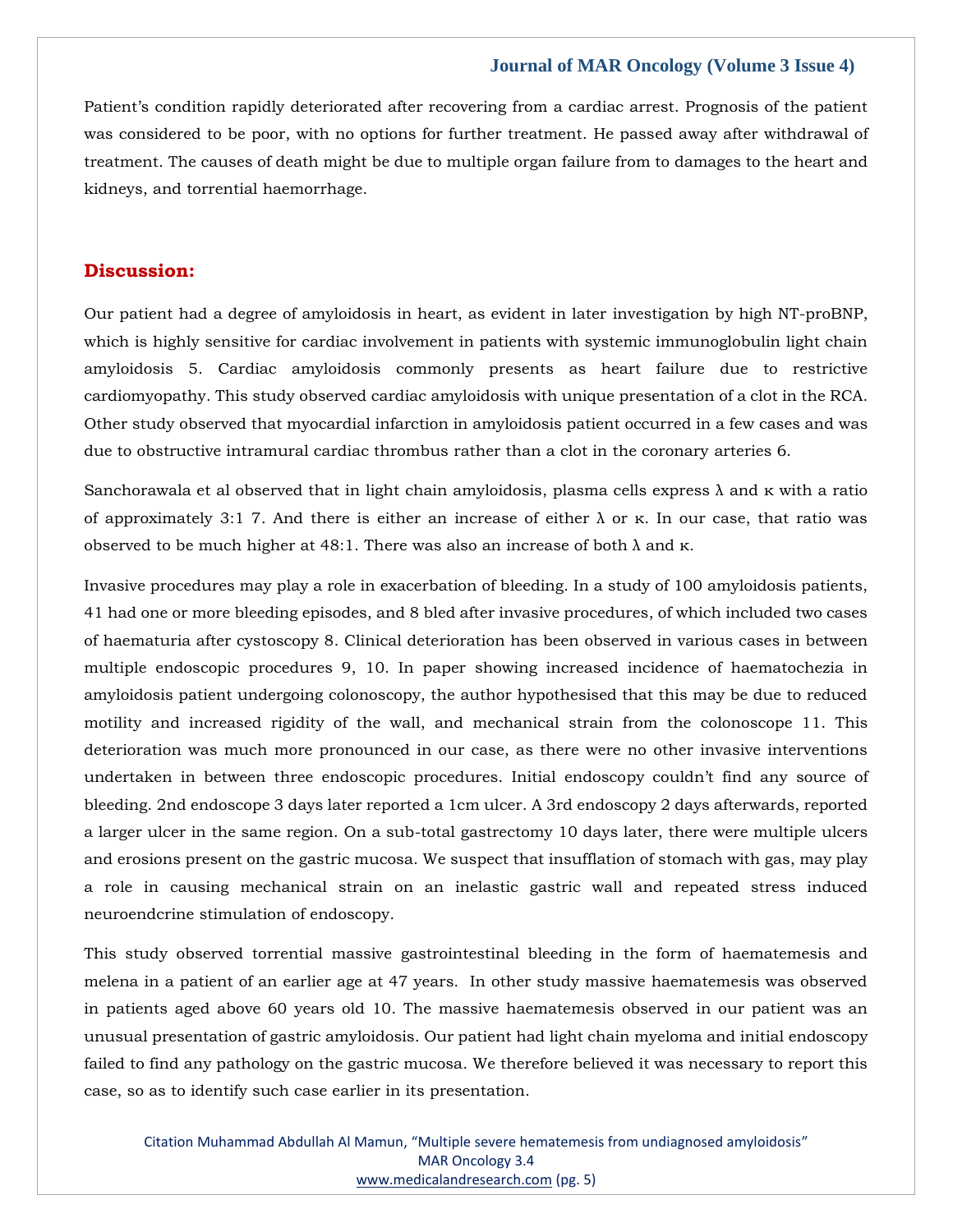## **References**

1. Pinney JH, Smith CJ, Taube JB, et al. Systemic amyloidosis in England: an epidemiological study. Br J Haematol [Internet]. 2013[cited 2020 Oct 11];161(4):525-532. Available from doi:10.1111/bjh.12286

2. Nienhuis HL, Bijzet J, Hazenberg BP. The Prevalence and Management of Systemic Amyloidosis in Western Countries. Kidney Dis (Basel) [Internet]. 2016[cited 2020 Oct 11];2(1):10-19. Available from doi:10.1159/000444206

3. Andrew J. Cowan, Martha Skinner, David C. Seldin, John L. Berk, David R. Lichtenstein, Carl J. O'Hara, Gheorghe Doros, Vaishali Sanchorawala. Amyloidosis of the gastrointestinal tract: a 13-year, single-center, referral experience. Haematol [Internet]. 2013[cited 2020 Oct 11];98(1):141-146; Available from doi:10.3324/haematol.2012.068155.

4. Menke DM, Kyle RA, Fleming CR, Wolfe JT 3rd, Kurtin PJ, Oldenburg WA. Symptomatic gastric amyloidosis in patients with primary systemic amyloidosis. Mayo Clin Proc [Internet]. 1993[cited 2020 Oct 11];68(8):763-767. Available from doi:10.1016/s0025-6196(12)60634-x

5. Aljama MA, Sidiqi MH, Dispenzieri A, et al. Comparison of different techniques to identify cardiac involvement in immunoglobulin light chain (AL) amyloidosis. Blood Adv [Internet]. 2019[cited 2020 Oct 11];3(8):1226-1229. Available from doi:10.1182/bloodadvances.2019032458

6. Roberts WC, Waller BF. Cardiac amyloidosis causing cardiac dysfunction: Analysis of 54 necropsy patients. Am. J. Cardiol [Internet]. 1983[cited 2020 Oct 11]; 52(1): 137-146. Available from https://doi.org/10.1016/0002-9149(83)90084-X

7. Sanchorawala V. Light-chain (AL)namyloidosis: diagnosis and treatment. Clin J Am Soc Nephrol [Internet]. 2006[cited 2020 October 17];1:1331-1341. Available from: DOI: 10.2251/CJN,02740806).

8. Yood RA, Skinner M, Rubinow A, Talarico L, Cohen AS. Bleeding Manifestations in 100 Patients With Amyloidosis. JAMA [Internet]. 1983[cited 2020 Oct 11]; 249(10):1322–1324. Available from doi:10.1001/jama.1983.03330340064034

9. Kim SY, Moon SB, Lee SK, et al. Light-chain amyloidosis presenting with rapidly progressive submucosal hemorrhage of the stomach. Asian J Surg [Internet]. 2016[cited 2020 Oct 11]; 39(2):113- 115. Available from doi:10.1016/j.asjsur.2013.09.013

10. Usui M, Matsuda S, Suzuki H, Hirata K, Ogura Y, Shiraishi T. Gastric amyloidosis with massive bleeding requiring emergency surgery. J Gastroenterol [Internet]. 2000 [cited 2020 Oct 11]; 35(12):924-928. Available from doi:10.1007/s005350070007